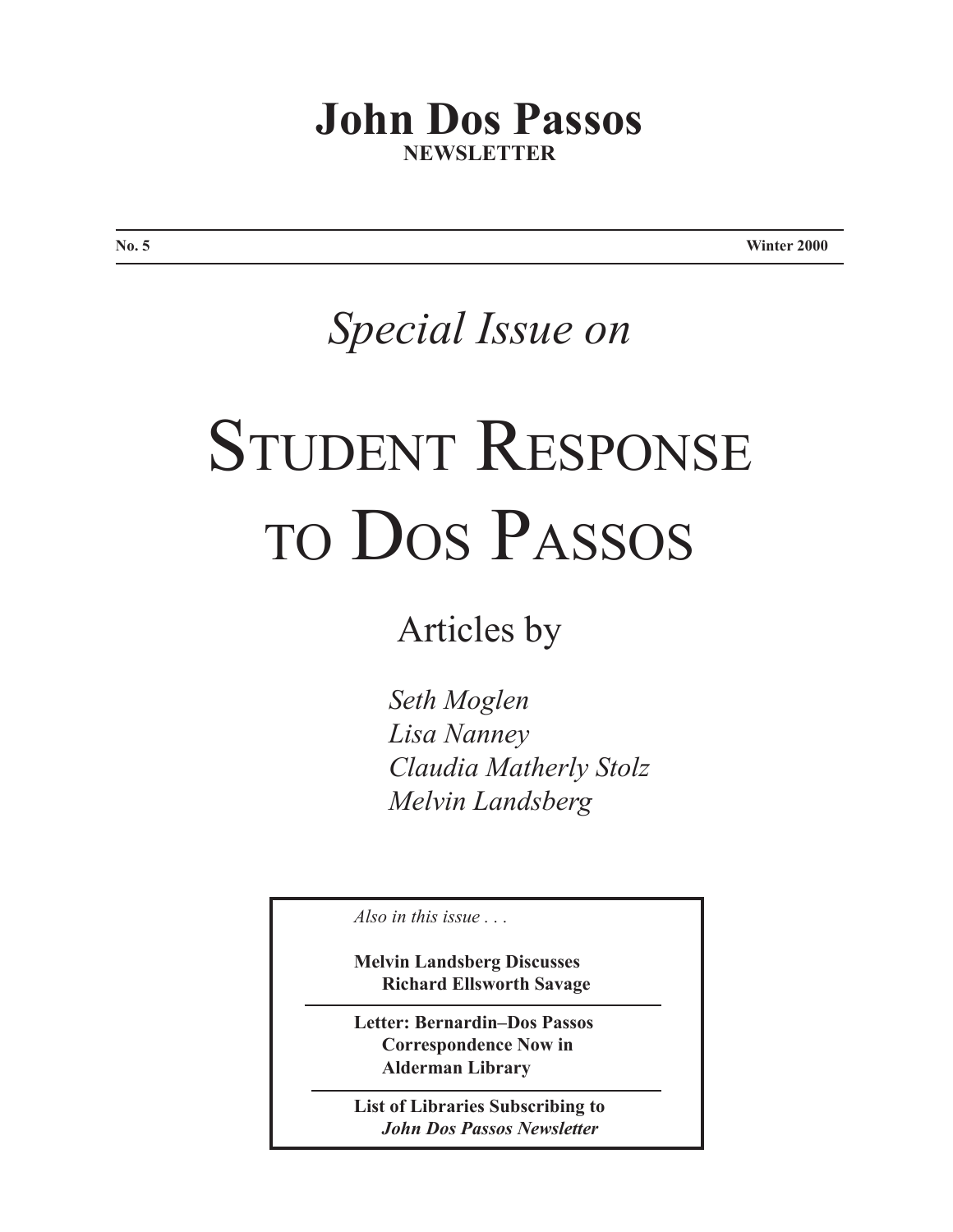#### **Richard Ellsworth Savage:**

#### **A Character with a Pronounced Lack of Character**

#### by

#### Melvin Landsberg

 The final Richard Ellsworth Savage section (*The Big Money*, pp.  $477-519$ <sup>1</sup> gives us our last glimpse of the trio of major characters in *U.S.A.*—J. Ward Moorehouse, Eleanor Stoddard, and Savage—who become and remain genuine business "successes" in a capitalist society that John Dos Passos scorned in the 1930s. Moorehouse, with all his fortune, is a lonely man; he married merely for money, and then by his callous behavior helped drive his wife insane. Eleanor has ended her close companionship with him to marry a Russian prince and acquire a title, an empty one, as the Russian aristocracy no longer exists in its homeland. But for Eleanor the marriage will be one more step away from the stinking Chicago stockyards, where her father worked. Neither Moorehouse nor Savage will lift a finger to help Eveline Hutchins, a mutual friend, who is frantically seeking to back the production of a play by an author she hopes to marry. In the next narrative section, she will commit suicide, after the author abandons her for another woman.

 All three successes are without altruism or compassion, though Savage may have glimmerings of them. Unlike Moorehouse and Stoddard, he possesses all the elements for genuine distinction: intelligence, good looks, polite manners, easy sociability, a prestigious private school and Harvard education, literary and linguistic talent—all the elements, that is, except character. It is Dos Passos' unfolding of Savage's lack of character that makes

#### THE JOHN DOS PASSOS NEWSLETTER

 The Newsletter seeks to promote scholarship on and interest in Dos Passos' writings and biography, and will publish short articles on these subjects. It will also publish news items, notes, letters, and queries on these and other relevant matters. Among these matters are work in progress, manuscript locations and accessions, bibliographies, and textual scholarship.

 For return of manuscripts, contributors should send, along with their submissions, stamped envelopes addressed to themselves. They should address all queries and manuscripts to the editor, Melvin Landsberg, Department of English, University of Kansas, Lawrence, KS 66045-2115.

COPYRIGHT © 2000 by Melvin Landsberg

All rights reserved.

Savage a memorable figure in *U.S.A.*And a significant one too, for Dos Passos, like Walt Whitman in *Democratic Vistas*, saw a widespread lack of character among the American middle class of histime, and blamed it for many public and private evils.<sup>2</sup>

 We follow Savage through a week in New York and Washington, D.C. Now probably in his early thirties, he is earning \$15,000 a year (quite a sum in the 1920s) as one of two chief assistants to the public relations tycoon Moorehouse. He and the other assistant, Ed Griscolm, are competing in working up a campaign to get Moorehouse's firm the lucrative account for E.R. Bingham's patent medicine empire. By the end of the section, Savage has triumphed over Griscolm, Moorehouse has become ill with heart disease, and Savage—now earning \$25,000—is taking charge of the New York office. From a business standpoint, his is an exemplary success story.

 But psychologically his life, already wretched, is careening towards disaster. He has become a compulsive drinker, who drinks continually and heavily. His deportment in the Moorehouse firm is all strategy. On Moorehouse's broaching the topic of self-medication, we read: "Dick twisted hisface into a look of lively interest." During the ensuing business conference, "when J.W. smiled Dick smiled too." Off the job, Dick tells Eveline Hutchins: "I've been working for him for years now and I don't know whether he's a genius or a stuffed shirt." But to Reggie Talbot, a young friend working in the firm, he says: "He's the most brilliant figure in the publicrelations field" (*BM*: 479, 480, 487, 482). Then he feels ashamed of the oily note in his voice and shuts up.

 When he lets himself go psychologically, the result is disastrous. Towards the end of the section he is dancing cheek to cheek "with a softhanded brown boy in a tightfitting suit the color of hisskin" in a basement dive in Harlem (*BM*: 516-17). After being brought home by two people from that place, he wakes to find his head bleeding and his money gone, and he worries that he may be blackmailed.

Moorehouse is simple and opportunistic in his view of the world, but Savage is sophisticated and cynical, and hence far more reprehensible if one shares the novelist's values. An English major at Harvard College, Savage is on the staffs of the *Monthly* and the *Advocate*, and he is a pacifist at the start of the war. At almost every turn in his story, he is aware that he is betraying religious, social, or personal values. When as a teen-ager, he engages in an adulterous affair with the wife of an Episcopalian minister who is hisfriend, he is afraid that he has committed the sin against the Holy Ghost. From Italy he writes the two that the war is corrupt and insane, and later in Paris he buys a pocket compass and plans to go across the French border into Spain. Once there he will send out "flaming poems and manifestoes, calling young men to revolt against their butchers" (*NN*: 211). Instead, on the ship back to the United States, he guiltily drops the compass overboard.

 Dick through the influences of a family friend and of his family background is helped to a lieutenancy in Or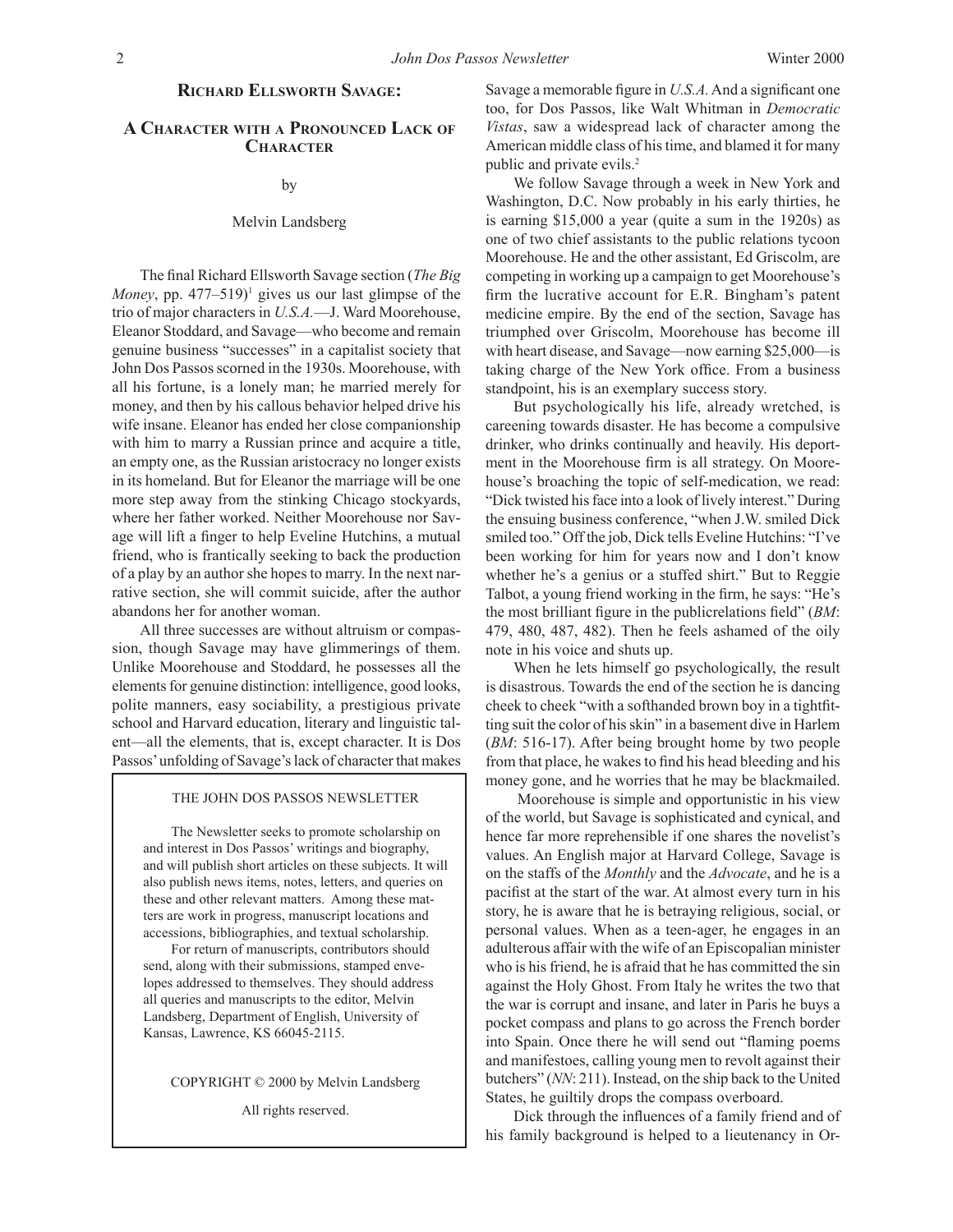dinance. On the ship going to France the second time he ingratiates himself with a West Point major, and tears up a joking letter, in doggerel, about his good fortune in the Army, dropping the scraps down a toilet. His discarding of the letter and the compass are both symbolic of his surrender of integrity. Soon he is a captain in the Army Post Dispatch Service.

 True, he still retains his political views, and tellsAnne Elizabeth Trent ("Daughter") that the people of Europe are being betrayed, and that President Woodrow Wilson's face is like a reptile's. But after he hears that many people got sentenced to twenty years in prison for refusing to register for the draft, he tells a former companion in the ambulance service: "Well, that comes of monkeying with the buzzsaw"—echoing a caution that an official in Paris had given Savage when he was expelled from the Red Cross (*NN*: 383).

 Savage's betrayal of Daughter, whom he gets pregnant and then abandons, once again proclaims his lack of integrity. But it is also related to his bisexuality; he clearly does not want an enduring sexual attachment to a woman, though he all the more seeks challenges in heterosexual escapades.

At the start of Savage's story his mother, the daughter of a deceased general, works in a genteel boarding house owned by her sister. She and her children formerly lived in the Chicago suburb Oak Park and had servants, but then Richard's father was convicted of a crime and sent to Atlanta Penitentiary. The mother never forgives her husband, and probably gives Richard and his elder brother the idea that they must restore her to easy circumstances. Her selfishness and self-pity are a model for Richard's, and her situation a recurrent excuse for his defaults. When a colonel laughingly asks him : "Can you see yourself as a public relations counsel," he answers: "Well, I've got my mother to think of." Later he tells Daughter: "I can't support a child until I have some definite career, and I've got my mother to support" (*NN*: 379, 389). While working for Moorehouse, he lives in a New York apartment on 56th Street with his mother, whom he sends to vacation resorts. Refusing to help Eveline Hutchins with a couple of thousand dollars, he says: "I'm flat broke . . . and Mother has to be supported in the style to which she is accustomed" (*BM*: 485).

 What are we to make of his name? First, as to "Richard," Dos Passos might perhaps be playing with the "way to wealth" theme in *Poor Richard's Almanack*.Just as Savage is getting a job with Moorehouse, Eleanor counsels him about Anne Elizabeth: "She's a cute little thing...but you oughtn't to marry just yet, of course it's none of my business…an unsuitable marriage has been the ruination of many a promising young fellow." Later, while Savage is falling asleep in bed after he has turned Daughter away, Dos Passos writes about him thus: "Poor Dick got to go to work after the signing of the peace. Poor Tom's cold. Poor Dickyboy…Richard…He brought his feet up to where he could rub them. Poor Richard's feet" (*NN*:

#### 393, 397).

As for the name "Ellsworth," Dick is the grandson of a General Ellsworth, who campaigned against the Apache chief Geronimo. And what of the name "Savage"? With Dick's polite background, he would seem to merit a more genteel name. Of course, "savages" was white Americans' common designation for the warriors led by Geronimo. As we evaluate Richard Ellsworth Savage's behavior, we may infer an irony in the name, reminiscent of Thorstein Veblen's in describing much of contemporary "civilized" culture as barbarian.

 Dick certainly savages Daughter, as well as Reggie Talbot, whom he allows to be fired without warning after he is irritated by Reggie's irreverent banter about Moorehouse, and Reggie's fiancée's rejecting Savage's drunken advances. And he savages society in a career devoted to such campaigns as defeating pure food and drug legislation. What should not escape notice is that he also savages literature itself and his entire humanistic education by some of his daily remarks. Explaining to his brother why he left a French whorehouse to which he had brought him, he quotes from Chaucer's *Canterbury Tales*, saying: "I haven't got any morals but I'm finnicky…, Epicurus' owne sonne." And commenting to Eleanor about Daughter's death, he says: "What did you expect me to do, jump into the grave like Hamlet?" (*NN*: 354, 462).

 When he takes a job with Moorehouse's firm, he writes his mother from Paris that he will be able "to continue my real work on the side" (*NN*: 394). He is adept at writing verse, but there is no reason to think that he was ever a poet pursuing truth. While Savage was at Harvard, we read: "He managed to find time to polish up a group of sonnets called Morituri Te Salutant that he sent to a prize competition run by *The Literary Digest*. It won the prize but the editors wrote back that they would prefer a note of hope in the last sestet. Dick put in the note of hope and sent the hundred dollars to Mother to go to Atlantic City with" (*NN*: 96).

 When Moorehouse reminisces about his once having wanted to be a songwriter, Dick responds: "Shake hands, J.W., with the ruins of a minor poet" (*BM*: 492). If he had not met Moorehouse, I imagine, he would have become one of the debonair writers frequenting the dining room of the Algonquin Hotel in New York.

 A biography of Randolph Bourne, shortly following the first section on Savage, provides a stark contrast to him. An impoverished hunchback who was constantly in physical pain, Bourne worked his way through Columbia University. By the spring of 1917, he had gained recognition as a social critic and author setting forth progressive reforms. But he wrecked his career by opposing the war, and died virtually silenced, leaving his uncompromising writings and his example of integrity as legacies.

 Arresting as the portrait of Savage is, we note that it is but a small part of the overall subject of Dos Passos' trilogy—the United States of America. In another essay I have called this overall, dominant subject of his trilogy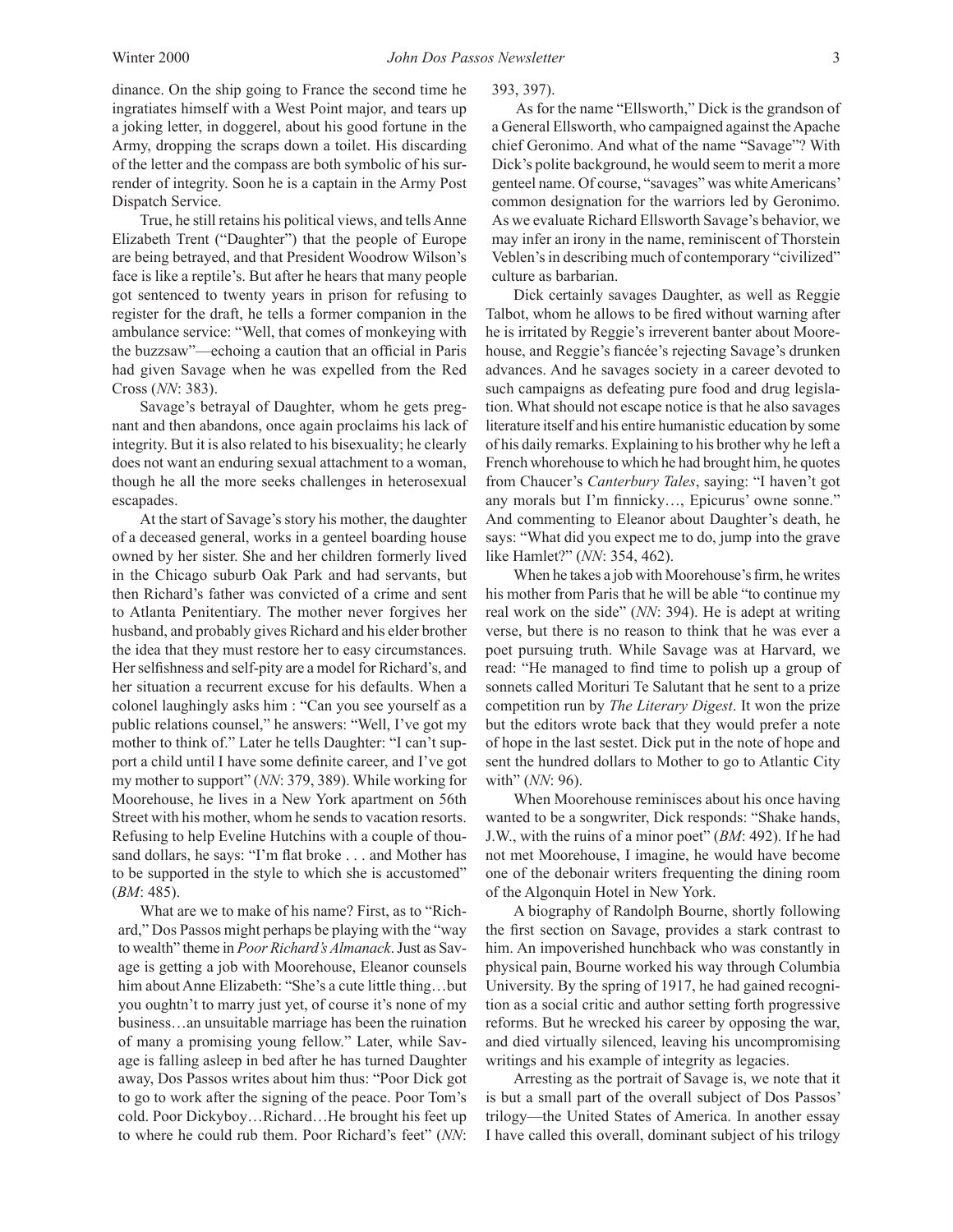"the thirteenth character," contrasting it with the twelve major fictional characters. We must at some point shift our focus and ask how Savage is shaped by the society of which he is a part and the milieu in which he advances his career; and, in view of the many similarities between U.S. pecuniary culture of the 1920s and of our own time, we might well see the query as germane in our lives. But this is matter for another, and longer, essay.

#### **Notes**

 1. All citations are from John Dos Passos, *U.S.A.* New York: The Modern Library, 1937. *NN* will refer to *Nineteen-Nineteen* and *BM* to *The Big Money*.

 2. See Melvin Landsberg, *Dos Passos' Path to*  "U.S.A." (Boulder: Colorado Associated University Press, 1972), pp. 226, 256 n. 82.

# *Libraries Now Subscribing to the John Dos Passos Newsletter*

*University of California (Berkeley) Central Michigan University University of Chicago University of Colorado Emory University University of Illinois Indiana University East (Richmond) University of Iowa University of Kansas Miami University (Ohio) University of Michigan (Ann Arbor) University of Minnesota University of Mississippi University of Montana University of New Mexico New York Public Library University of North Carolina Northwestern University University of Pennsylvania Salem State College (Massachusetts) Syracuse University Tulane University University of Virginia University of Washington University of Wisconsin (Madison)*

**Letter**

## Alderman Library Gets Bernardin-Dos Passos Papers

*Alderman Library, at the University of Virginia, has recently acquired the papers of the late Professor Charles W. Bernardin of Villanova University, who died in February 1996, at the age of seventy-eight. These papers will be described in some detail in the forthcoming catalog of John Dos Passos papers and materials in Alderman's Special Collections Department. Mrs. Ann Southwell, in reply to our questions, has kindly sent us the following letter.* 

#### To the Editor:

 The papers of Charles W. Bernardin concern his proposed biography of John Dos Passos. The first installment (temporarily labelled 5950-ck) contains Robert Hillyer's unpublished copy of *Seven Times Round the Walls of Jericho*, a photocopy of Bernardin's dissertation "The Development of Dos Passos"; the unpublished 2 volume biography of Dos Passos by Bernardin (Volume 1, which goes through the publication of *Three Soldiers*, is completed. Volume 2, through *Manhattan Transfer*, is not); an earlier version of Volume 2 titled *The Prime Years: John Dos Passos*; a typescript and notes for an unfinished study of Hemingway and Dos Passos by Bernardin; and photographs of Dos Passos and family members and associates.

 The second installment (temporarily labelled 5950 cm) contains 87 letters between Dos Passos and Bernardin, 1942-1966. The very first letter, January 3, 1942, outlines Dos Passos' views on communism and liberalism. He compares Marxism with Mohammedanism and talks about the Sacco-Vanzetti case. Many of these letters contain checklists/questionnaires by Bernardin returned with written commentary by Dos Passos. For example in 1951 the questionnaire deals with various books that Dos Passos might have read which could have influenced his writing. Another of the same year talks about Dos Passos's war experiences on the Italian front.

 The papers were a gift to the University of Virginia Library by Bernardin's children, in two installments received in May and December 1999.

 I hope this material will be of some use to you . . . and we will send you a copy of the guide as soon as it is published.

> **ANN SOUTHWELL** Manuscripts Cataloger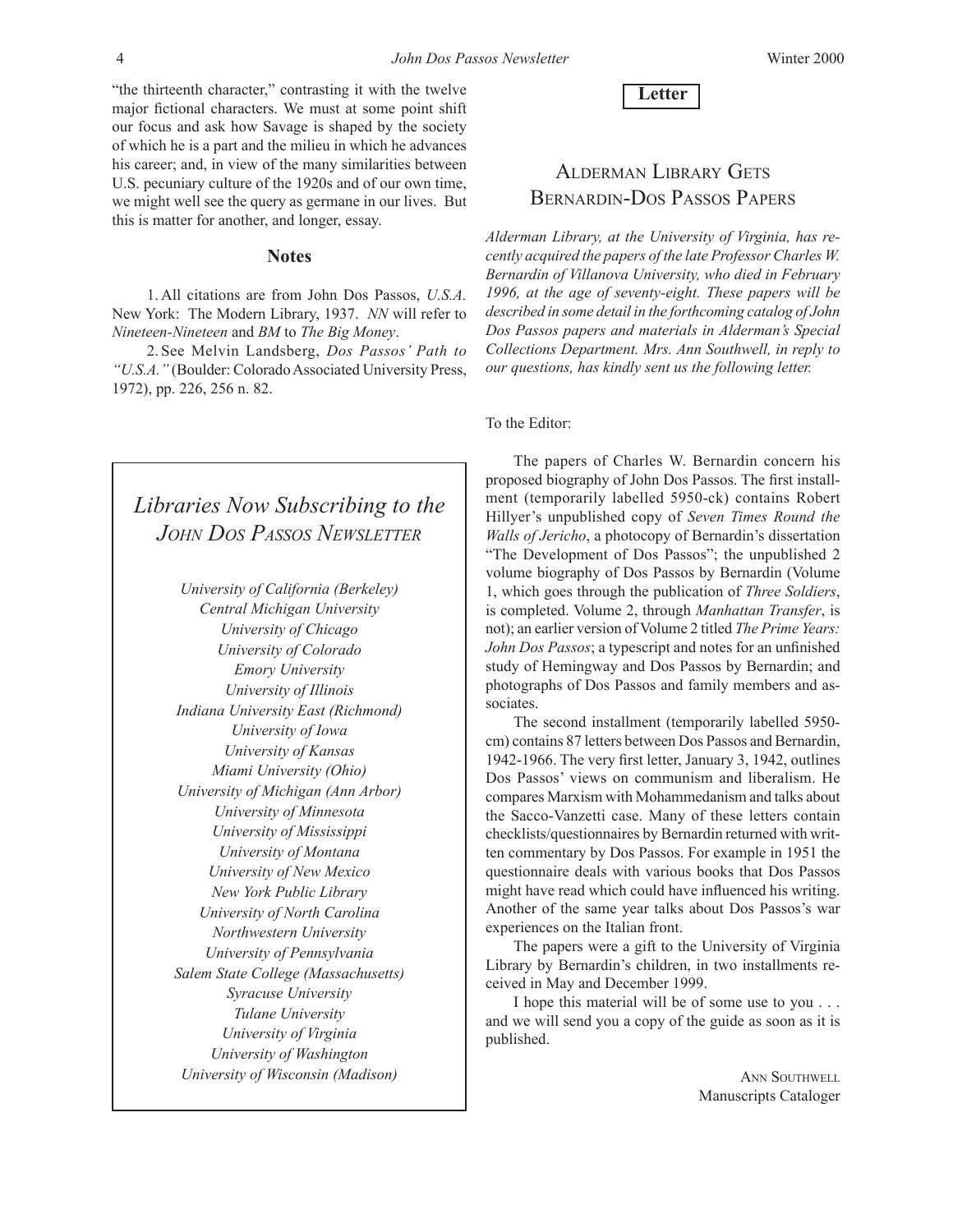### **Graduate Student Responses to** *The 42nd Parallel*

#### by

#### Seth Moglen

 I recently taught Dos Passos' *The 42nd Parallel* in a graduate seminar devoted to American modernist fiction. By the time we arrived at Dos Passos in late October, we had explored a series of earlier and, on the whole, more immediately accessible, texts—including works by Sherwood Anderson, Jean Toomer, Willa Cather, F. Scott Fitzgerald and Ernest Hemingway. Students were by this stage in the semester actively engaged in trying to formulate their impressions about the social, psychological and formal concerns that bind our disparate modernist writers together, and divide them from one another.As I am in the midst of writing a book devoted to Dos Passos' place in American modernism, I felt both a special curiosity and a certain partisan anxiety about how they would respond to the first volume of the *U.S.A.* trilogy.

 The first impression offered by most of my students was that they were exhilarated, if also somewhat intimidated, by the historical ambition of *The 42nd Parallel.* Many of my students had been charting the social and political concerns of each of the writers we read. They seemed to be startled by the scale of Dos Passos' attempt to represent large historical transformations, and also by the directness of his engagement with economic issues and questions of political ideology. Some were struck by the contrast between the relatively intimate and often allegorical strategies for representing social change employed by other modernists and Dos Passos' more panoramic and documentary impulses. Some students were particularly interested—asso many earlier critics have been—in trying to determine whether Dos Passos seemed to be explicitly endorsing socialism or whether he was implying that the socialist movement had been compromised by many of the same forces that had led to a toxic capitalist social order in the U.S. Students also wanted to devote special attention to the gender politics of *The 42nd Parallel.* Some felt that Dos Passos seemed to rely on forms of misogyny that were also present in Hemingway, Cather, and Fitzgerald—especially the equation of female characters with a corrupt, destructive new commercial society. Others were struck by what they saw as Dos Passos' greater interest in, and more sympathetic treatment of, the contradictions facing American women.The issue, however, that most fascinated my students was Dos Passos' representational insistence upon the way in which ideological cliches—promoted by an ever-more vigorous mass media—seemed utterly to dominate and deform the consciousness of all of the novel's fictional characters. This has, ironically enough, been an aspect of Dos Passos' work that has often most irritated me as a reader; and I was impressed by the fact that many of my students felt that this representation of a society in which people are no longer capable of thinking critically about themselves was not only convincing, but in certain respects moving. Students told anecdotes about their experiences with peers, colleagues, co-workers and parents who seemed unable to express any authentic attitudes about their own lives, and a number of my students seemed to experience a kind of catharsis in reading Dos Passos' angry fictional representation of such a world.

 My graduate students seemed equally impressed, and slightly daunted, by the technical virtuosity and formal complexity of Dos Passos' work. They were initially bewildered about how the four modes of this single work interacted with one another. But they became excited as they began to grasp that Dos Passos was not simply offering four different individual *perspectives* on a social moment (as, for example, Faulkner does), but that he was shuttling back and forth among entirely different representational *modes.* They were intrigued by the combination of first-person stream-of-consciousness representation, fragmented documentary technique, personalized biography and fictional narrative. A number of the students focused on what the class decided to call (following Brecht) the "alienation effects" employed by Dos Passos—especially his running together of separate words and his persistent interruption of fictional narrative by other representational modes. One of the high points of the seminar came when several students proposed that these formal techniques of interruption and alienation might be intended by Dos Passosto shatter the reader's complacency about narrative and to shock us out of the state of intellectual and ideological passivity which the novel is so concerned to expose. This led to a rich and excited conversation about how modernist formal experimentation seems to have been used by some writers as part of a political project of resisting ideological pressures that were growing ever more pervasive in modern societies.

 It seems worth adding that while my students were strongly drawn to Dos Passos, and were clearly excited by the formal and historical ambition of his work, the range of historical reference posed special difficulties even for graduate students in American literature. My experience teaching *The 42nd Parallel* left me with the clear sense that Dos Passos can speak very powerfully to students today, perhaps more powerfully than he has in several decades. But I also suspect that, particularly for undergraduates, we need editions with systematic and effective apparatuses to explain the wide array of historical, especially political, allusions.As Dos Passos becomes more relevant again, we will need to help our students find their way to him.

#### *Seth Moglen is Assistant Professor of English at Lehigh University.*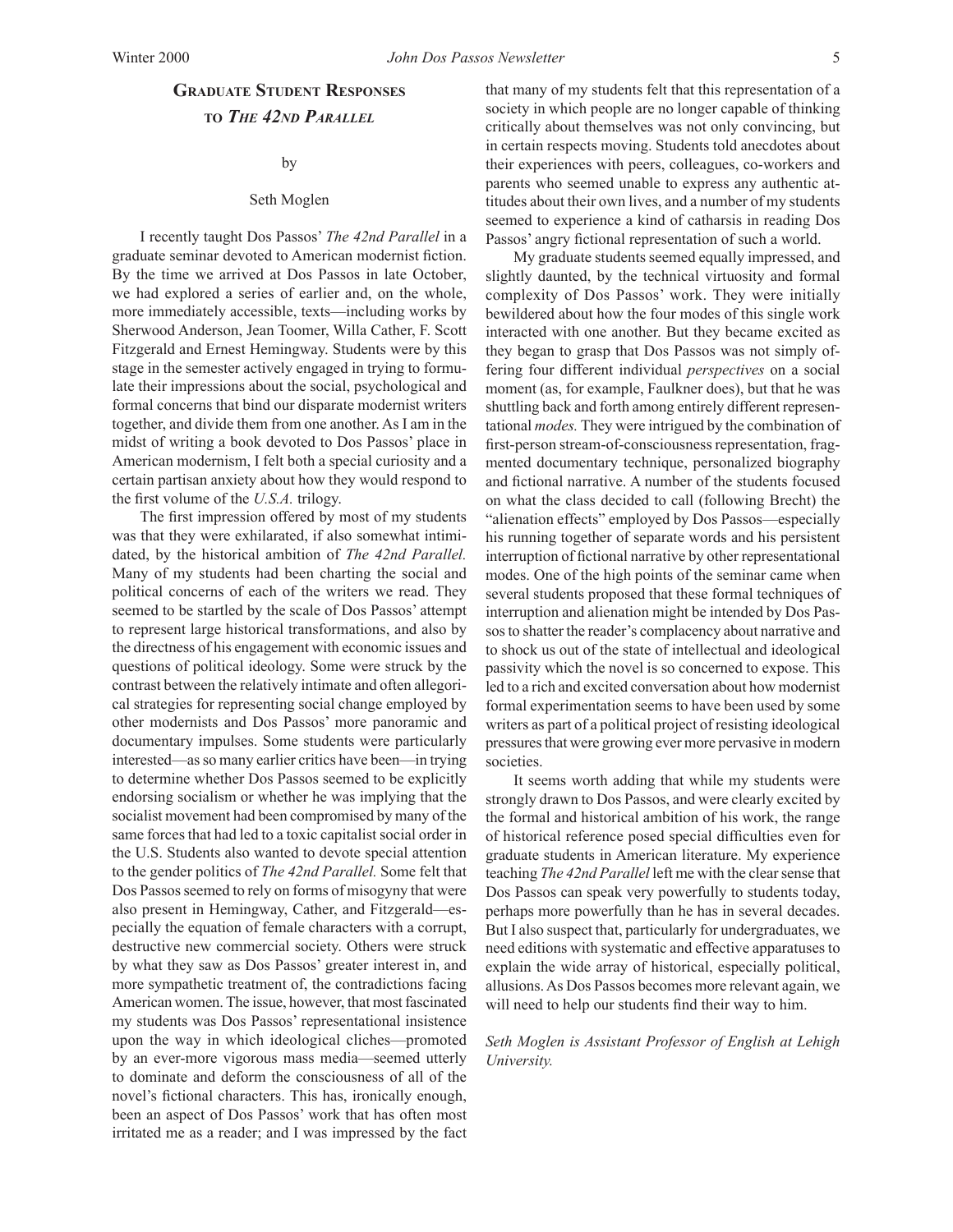#### **Dos Passos in the Classroom**

#### by

#### Lisa Nanney

 Whatever the kind of course in which students today read the work of John Dos Passos, the teacher of the course hastwo guarantees: that the readings assigned will almost always be the student's first encounter with the writer's work; and that the student will almost invariably find the work intriguing for its stylistic challenges and for its controversial portrait ofAmerica. *Manhattan Transfer* and the *U.S.A.* trilogy, the Dos Passos works most frequently used in undergraduate courses, present American culture and history of the early twentieth century in a voice that students find compellingly contemporary despite its distance from them in time. In the narrative forms and rhythms that Dos Passos pioneered, students recognize the forerunners of the kinds of texts of which they are already experienced readers—the sound byte; sophisticated montage; multimedia collage. Yet in the complexity of Dos Passos' forms and the richness of their interaction, students see the vast potential of narrative—so often unrealized in the verbal and visual texts they know best—to create meaning and to make the reader an agent in that act of creation.

Adaptable as the texts are to a variety of curricula and methods, Dos Passos' work offers teachers of American literature and history, American Studies and even American visual arts exciting ways to involve students. In my teaching I have introduced lower-level undergraduate and advanced high-school students in American literature classes to Dos Passos through the excerpts from *U.S.A.* included in commonly-used anthologies. For those students, whose preconceptions of American modernist literature or literature of the 1920s and 1930s are usually limited to the elegant sophistication of Fitzgerald's prose or the vernacular flatness of Steinbeck's, Dos Passos' innovative but approachable style is a revelation. Its very departure from their preconceptions draws them in even as it challenges them to become active readers. Students respond emotionally to the righteous bitterness of "The Body of an American," the final biography in *Nineteen-Nineteen* ; then, when coached to identify each of the narrative elements at work in the biography, the throng of voices reporting on the anonymous life and death of the Unknown Soldier, students became aware of the careful modulation of the tone. They marvel at the way Dos Passos creates such a powerful critique without ever making an overtly damning statement. Using as a model this biography, or the scathing portrait of J.P. Morgan, also in *Nineteen-Nineteen*, students enjoy writing their own biographies of contemporary figures. Students can discover for themselves how one of the narrative modes of the trilogy was constructed when they create their own Newsreels about events or phenomena in their own lives,

using newspaper and magazine clippings, contemporary music, and quotations from other media.

 In introductory American Studies curricula, I have used *Manhattan Transfer* or parts of *U.S.A.* to introduce students to the forms and concepts of modernism. Already good readers of visual texts, students can quickly perceive relationships among the Newsreels, biographies, Camera Eye segments, and fictional narratives. Then, using that insight, they can readily see how forms of visual modernism such as cubism work, and how art and culture affect each other.After reading *Manhattan Transfer* and catching the nervous urban rhythms of its prose, students recognize the visual manifestations of city noise and motion in works such as Charles Demuth's poster portrait of William Carlos Williams, *I Saw the Figure 5 in Gold* (1928) or Stuart Davis' *House and Street* (1931). Besides demonstrating the various "-isms" that are manifestations of modernism and the primary structural concepts behind much of visual modernism, *Manhattan Transfer*, *U.S.A.*, or excerpts from these novels illustrate to students the historical bases as well as the artistic characteristics of realism, naturalism, and modernism. In Bud Korpenning and Vag they see that the "forgotten man" and the economic disparities that created him existed before the stock market crash or the Great Depression. In the struggle to save Sacco and Vanzetti that involves both the Camera Eye persona and Mary French, students understand how common people united to defend the rights of individuals against overwhelming systems of government or law. They learn that, like the ordinary workers who defended the anarchists, artists too used their skills to awaken the public conscience against injustices—Ben Shahn with the social realism of his series of paintings *The Passion of Sacco and Vanzetti* (1931-32), and Dos Passos himself in essays as well as novels.

Equally as important as realizing that a nation's history and arts grow from the same source, students come to critical personal revelations through reading Dos Passos' work. In the way that the historical and political implications of novels shape their forms, students see an enactment of the very awareness dawning in the Camera Eye segments of *U.S.A.*: the realization that writing—art—offers the individual power in a world full of forces that today seem even more monolithic than in Dos Passos' lifetime. Students move to the next item on the syllabus reluctant to leave Dos Passos, I have found. Having finally discovered his work and the distinctive blend of deterministic pessimism and exhilarating hope for the individual that it creates in the reader, they wonder why they had not heard of Dos Passos sooner.

*Lisa Nanney has taught the work of Dos Passos in American literature and American Studies courses at Georgetown University, and currently at the North Carolina School of Science and Mathematics, an affiliate school of the University of North Carolina. Her book* John Dos Passos Revisited was *published by Twayne/Macmillan in 1998*.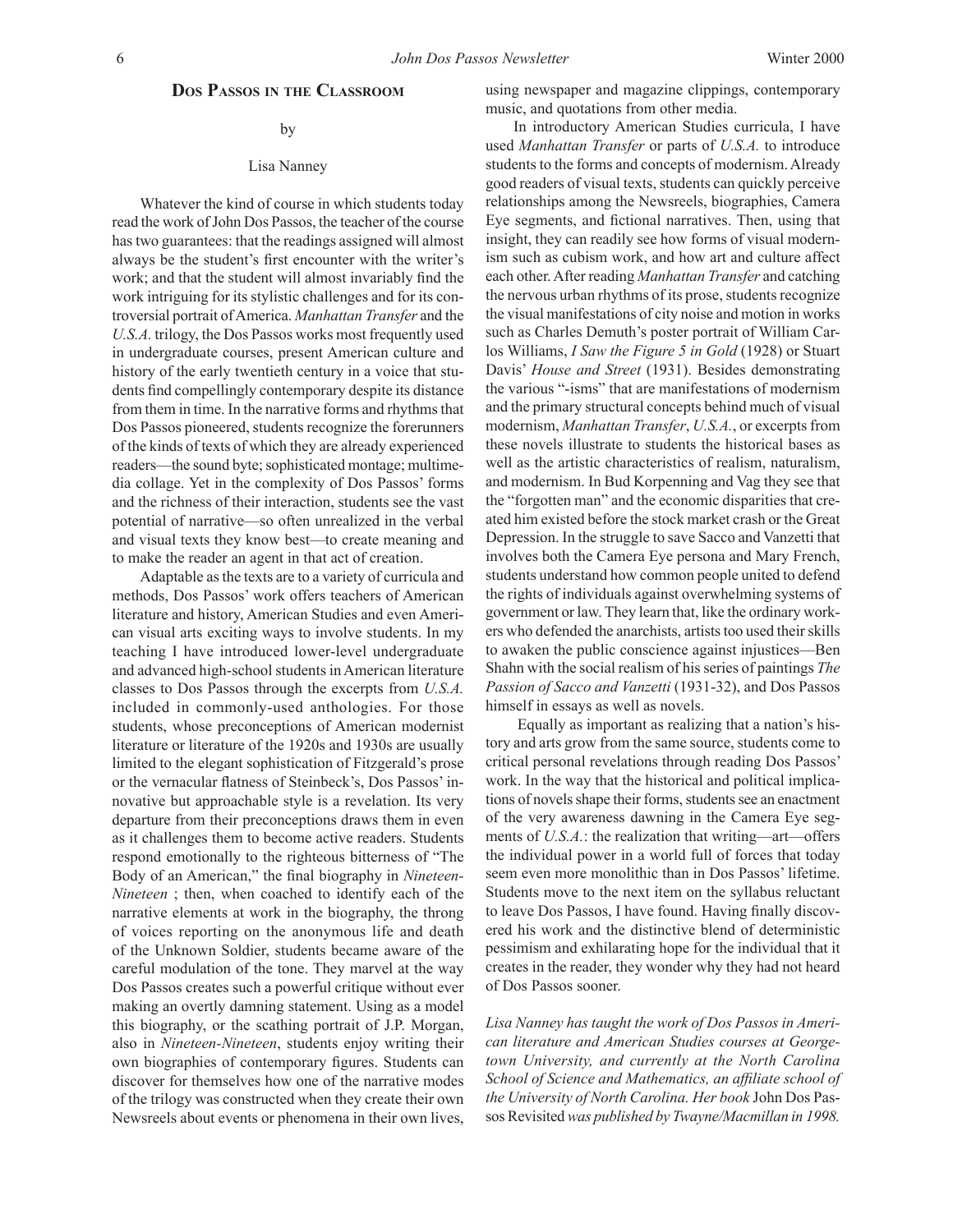#### **John Who?**

#### by

#### Claudia Matherly Stolz

 A framed copy of the 1936 cover of *Time* magazine featuring a cigar-smoking Dos Passos adorns my office. Few students demonstrate an interest unless they happen to be in one of my classes where Dos Passos' name appears in the syllabus. In each of these classes the beginning has been the same. Astudent, after perusing the syllabus, raises her—or his—hand and asks: "Who is John Dos Passos?"

 "Some critics," I say, "claim that he has come the closest to writing the great American novel."

 "Well, why haven't I heard of him?" is the usual response, and so begins the lesson on the man and his contribution to American literature. Students are wary at first, especially because Dos Passos' novels contain more pages than they like to read. Once we get beyond the first obstacle, length, the real challenge begins. In my experience the greatest problems when a student comes to a Dos Passos novel for the first time are the language and the student's paucity of historical knowledge. Although I will focus on students'responses to *Three Soldiers*, I have found the reactions to *The Big Money* to be quite similar.

 I first used *Three Soldiers*in a first-year college course on composition and literature. The edition did not contain explanatory notes, which I realized, though too late, would have decreased some student frustration; but after the outcome, I continued to use the edition sans notes because it turned out to be a blessing in disguise. *Three Soldiers* provides a means by which to have the students focus on the characters' language, something that Dos Passos depicts so well. Many students don't think much about language, let alone realize that it is constantly changing. They don't give much thought to what a listener or reader can discern about a person when she speaks. Students come to understand that seventy years from now a reader might become totally confused when reading "That's bad," when the context clearly indicates the speaker is referring to something good. There are words and phrases throughout the novel that help to specify the era. Two phrases in particular precipitated class discussion, and laughter. One is "I've got the dope at last" and the other is "He got my goat." The class liked making conjectures about the origins of such phrases and how words and phrases reflect a person's culture. Their struggles with words, phrases, and, yes, even French, helped them to understand the importance language plays in creating realism. When we finished the novel, they could voice an appreciation for the artist's ability to create characters who sounded real.

 Students frequently say that they find the profanity in *Three Soldiers* offensive. I respond by asking someone to name the last movie she has seen. Why the two sets of rules? Why is it acceptable to hear profanity, but not acceptable to read it in a novel assigned for a literature class?

 In every class where I have used *Three Soldiers* students have asked me to explain many of the derogatory words used to describe racial and ethnic groups because they had not heard them before. They were baffled by *frogs* to describe the French and *huns* to describe the Germans and shocked to see the "n" word in print. In class discussion it became clear that the students understood that words are still used as these were in the novel. A number wrote in their reader response journals about how some of the so-called ethnic, religious, and racial slurs sounded silly to them, but they realized that words are still used to brand certain groups as alien, though the words and in most instances the target groups have changed. To me, this is an important realization for a college student to achieve. I did not plan a foray into language when we started *Three Soldiers*, but the students' responses in their journals and in class led us down this path.

 In elementary school I can remember singing, "John Brown's body . . ." and I can remember the variations we developed to fit our needs. The point is, I knew of Brown and his history. To many of my students, John Brown is a name devoid of meaning, but without that piece of cultural literacy, the significance of John Andrews' musical composition islost. The students'reader response journals informed me of how a widespread lack of experience and knowledge interfered with a reading and understanding of the novel. The "Y" men confused them; they commented on censorship ("not in America" was one comment); and the Sorbonne Detachment they thought to be a figment of Dos Passos'imagination. In an effort to help the students understand the time period, I required that each read a newspaper or magazine article written during our involvement in World War I and also read one review of the novel. Though they grumbled about the assignment, as it meant a trip to the library and often a journey into the world of microfilm, the students could hardly contain sharing their discoveries once they took the plunge. They presented a wide array of articles, almost all of which helped to validate *Three Soldiers* for them. From this point on, the class as a whole took more interest in the work that one student described as "the war novel without action." Suddenly, students began thinking about the novel as a whole, the form, the message, and even Dos Passos' influence on movies such as Oliver Stone's *Platoon*.

One thing is certain. After reading *Three Soldiers*, none of the students will think "John who?" when encountering his name. Some in fact have offered comments like "Fuselli isn't developed as much as Andrews and Chrisfield." And a few students have, in varying ways, said to me: "What a writer! Tell me more about his *U.S.A.* trilogy."

*Claudia Matherly Stolz received her Ph.D. degree in English from Miami University (Ohio). She has taught there and at Indiana University East.*